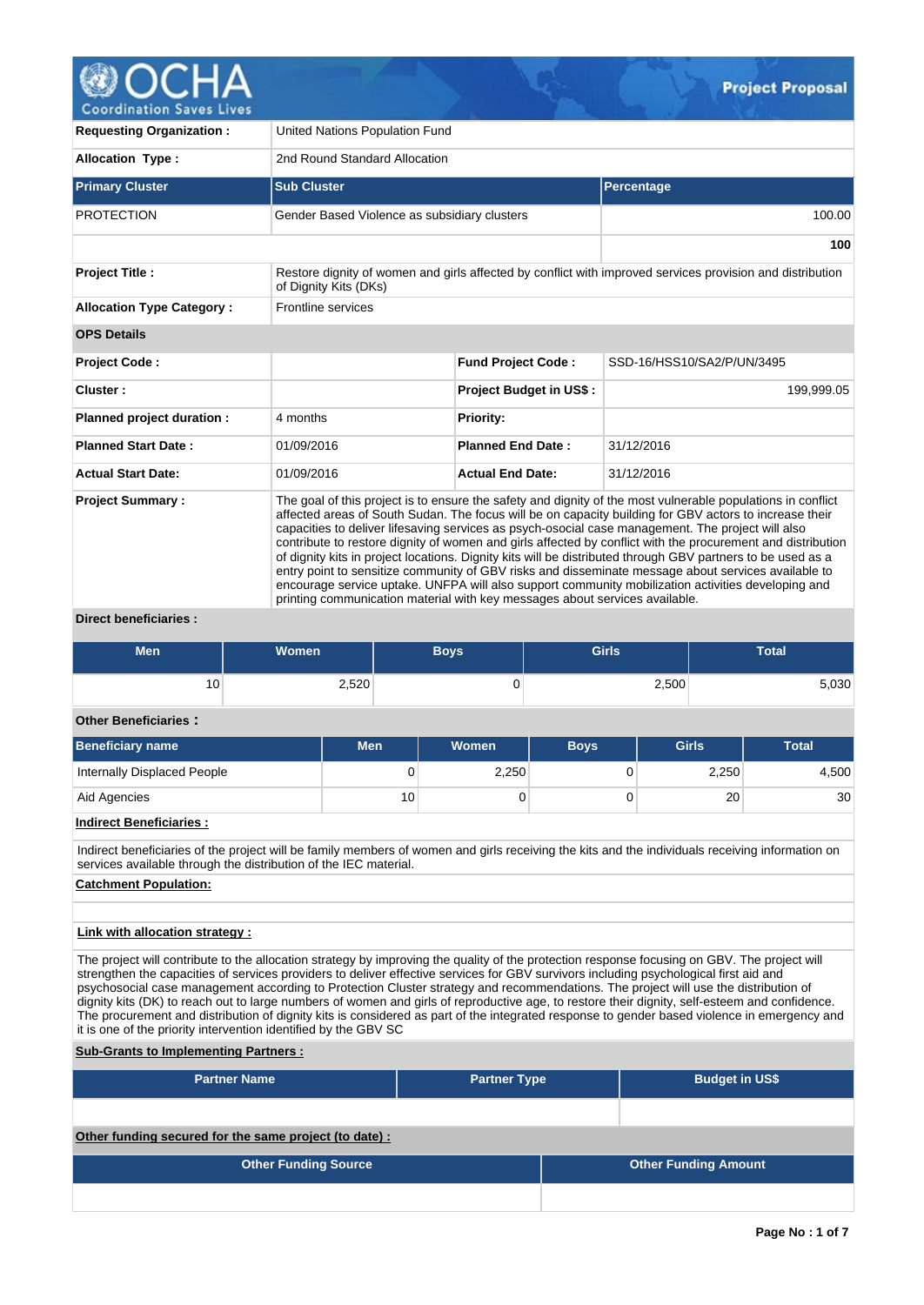### **Organization focal point :**

| <b>Name</b>       | <b>Title</b>          | Email               | <b>IPhone</b> |
|-------------------|-----------------------|---------------------|---------------|
| Erica Talentino   | <b>GBV Specailist</b> | talentino@unfpa.org | 0956950282    |
| <b>BACKGROUND</b> |                       |                     |               |

## **1. Humanitarian context analysis**

Following the declaration of the 28 states in October 2015 and the appointment of Baba Medan Konyi as the Governor of the proposed Boma State (replacing the GPAA); tensions began to rise between former Cobra Faction forces loyal to Yau Yau and SPLA forces in Likuongole, which aligned with the proposed new Governor. This was followed by intense fighting from 23 to 25 February, reportedly between forces loyal to the proposed Governor and forces loyal to Yau Yau, which led to at least 2,500 people seeking shelter in the former, UNMISS Protection of civilian sites and thousands displaced to the bush and in surrounding areas of Pibor town, Gumuruk and Vertet. According to RRC coordinator more than 15,000 people displaced within Pibor County. The situation is currently reported to be calm yet unpredictable. In March 2016; the Inter-Agency Assessment, coordinated by OCHA, conducted an assessment in Kondako, Langachot and Pibor town in Pibor count, Boma State. The assessment result showed the scope of the humanitarian crisis and the key challenges on basic services per clusters; including food, shelter, health, WASH, NFIs, CCM, Education and protection. Concerning the situation of general protection and GBV, the assessment revealed existence of human rights violation, safety and security concerns and the need for GBV response and psychosocial support for survivors and community awareness raising. However, the assessment report did not provide adequate information on the general trend and nature of the GBV situation as well as the response capacity that could be used for setting up rapid GBV response and services. In addition, during coordination meetings at field (Pibor) and state levels, humanitarians were repeatedly raising the concern on the limited GBV services in the area and need to scale up response and support capacity building of services providers. (OCHA IntergAgency Assessment, March 2016 and UNGPA GBV Assessment July 2016). UNFPA recently conducted a GBV assessment in PIbor (early July 2016). The results of the assessment underlined the limited services available for GBV survivors. Health services providers are available in the areas (mostly provided by MSF including CMR) but case management services are not available because of the lack of trained and competent staff.

In Western Equatoria state, the fighting has intensified over the past few months, especially in Ezo, Maridi, Mundri, Tambura and Yambio counties, disrupting livelihoods and displacing tens of thousands of people, who are in need of humanitarian assistance. This includes an estimated 50,000 people in Mundri East and West and an estimated 27,000 people displaced in Ezo and Source Yubo. Many affected people are dispersed in small villages or scattered in the bush without access to services and require urgent shelter, food and non-food items, clean water, health and protection services. (IRNA Assessment, April 2016).

Different protection organizations working in Mundri Esat and West have submitted a request for dignity kits since May 2016 showing the high need of basic hygiene and protection items for women and girls displaced in the area.

### **2. Needs assessment**

In the project areas, with a significant influx of displaced population, the health situation of women and girls has been worsening by limited or non-existent access to services (in some of the target areas humanitarian actors faced serious challenges to continue to deliver services). The reduced access to basic reproductive health services, and the lack of basic items which meet the hygiene and reproductive health needs of women and girls, make very difficult for displaced women and girls to maintain proper hygiene standards. Displaced women and girls need basic items in order to interact comfortably in public and maintain their personal hygiene, particularly menstrual hygiene. Without access to culturally appropriate clothing and hygiene items, the mobility of women and girls is restricted and their health might be compromised. Furthermore, without certain items women may be unable to seek basic services, including humanitarian aid, which may increase their vulnerability to GBV

### **3. Description Of Beneficiaries**

The primary beneficiaries of this project are women and girls affected by the ongoing conflict in target areas. Often women and girls are cut off from basic services and support while seeking refuge and they lack basic items which can meet the specific hygiene needs of women. With the contribution of CHF funds UNFPA project will provide GBV actors with dignity kits that can be distributed to the most vulnerable women and girls from the displaced communities (5000). Beneficiaries of dignity kits will be selected among the most vulnerable women and girls, with a specific focus on displaced women and girls, women head of household, unaccompanied girls, and women and girls with disabilities. GBV and Protection Organizations operating in the project areas will also support the identification of beneficiaries for the kits.

Indirect beneficiaries of the Dignity Kits will be female family members of the recipients of the dignity kits, as items included in the kits like the solar torches can be shared with female family members.

Direct beneficiaries of the project will also be the GBV services providers (case workers, social worker's, GBV officers) attending the case management and psychological first aid training. A preference will be give to female services providers as most of the wmen and girls prefer dealing with same sex services providers.

### **4. Grant Request Justification**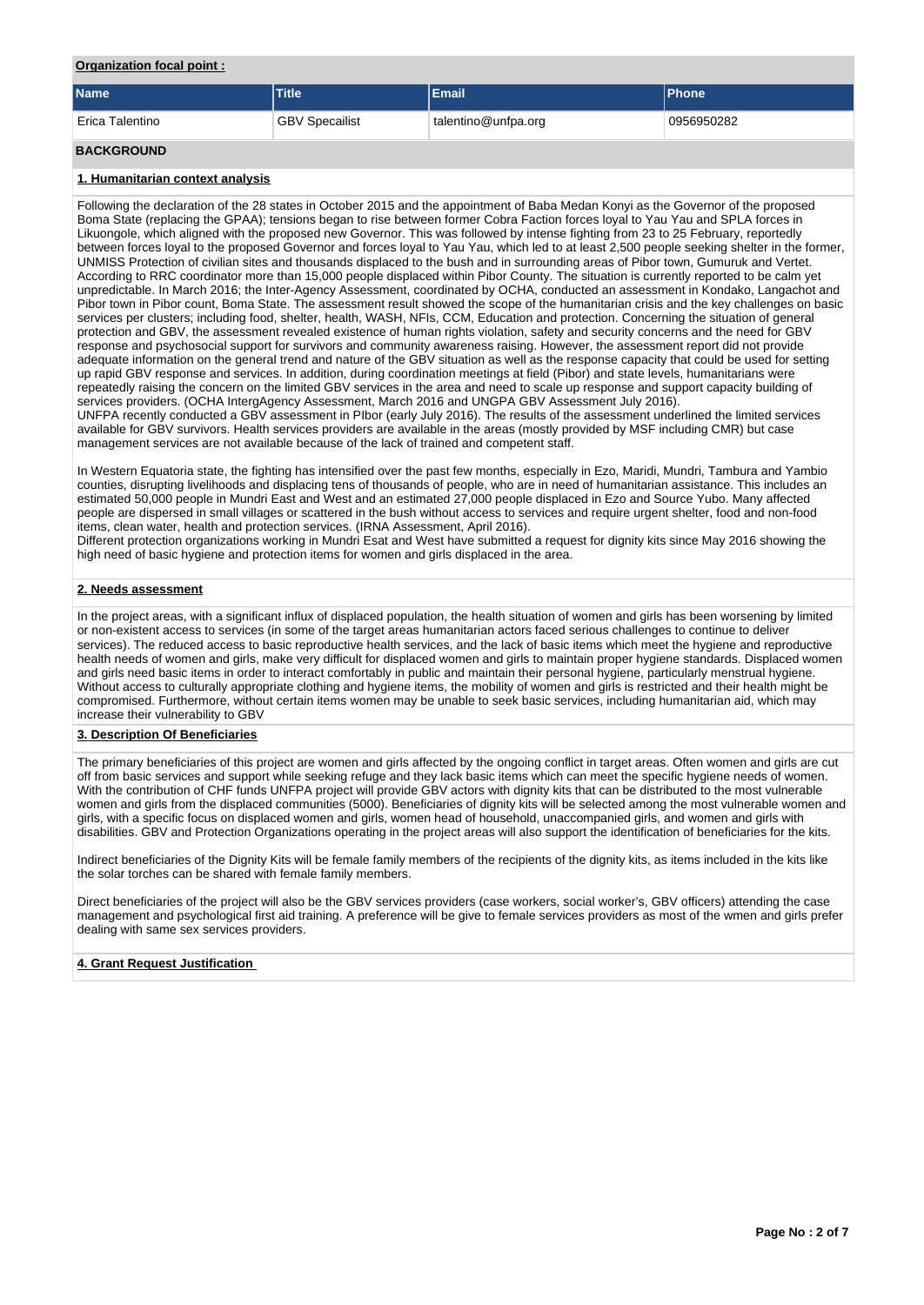The project aims at ensuring the provision of qualitative services to GBV survivors and restore the dignity of women and girls affected by conflict and displacement. The project will be organized in two main components: capacity building to ensure quality service provision and support the GBV response through service delivery and procurement and provision of dignity kits to reduce vulnerability and connect women and girls to information and services.

To ensure the service provision reaches a higher quality UNFPA will deliver a GBV case management/PSS support training for social workers/case workers from the targeted areas. This training will be followed by coaching sessions during monitoring missions with the final aim of building pools of trained psycho-social staff able to provide services up to minimum standards. Reinforcing the capacity of local organizations will be a priority to ensure sustainability, continuity and avoid high turnover of international staff. The training will be organized in Juba to ensure participation of services providers from the project locations ( Yei, Pibor, Mundri East and West) and from additional priority areas if required.

The project will use the distribution of dignity kits (DK) through partners to reach out to large numbers of women and girls of reproductive age, to restore their dignity, self-esteem and confidence. The procurement and distribution of dignity kits is considered as part of the integrated response to GBV by UNFPA, UNFPA IPs and other GBV actors. Field research on dignity kits has found that the value of the kits is more than material; many women have expressed that the actual experience of receiving a kit in a time of need was in itself beneficial, and made them feel as though they had not been forgotten. Dignity kits contain standard hygiene items such as reusable sanitary napkins, hand soap, and underwear, torches, as well as information on available GBV services, including where and how to access those services. Kits may also include items such as radios, whistles and lights – tools that may help mitigate GBV risks. Dignity kit distribution and the information provided in the kits themselves can also help connect survivors to safe spaces or health program, enabling them to access critical support and services.

During distribution, UNFPA staff and partners will initiate focus group discussions with affected populations around GBV issues or use the opportunity to raise awareness of aid opportunities. The dignity kits will be procured by UNFPA and in coordination with the GBV SC a distribution plan will be outlined to systematically provide the kits to organizations in the field providing GBV services (and especially in areas highly affected by the conflict or with a high rate of displaced population). Guidelines for the distribution of the kits will be developed and shared to ensure the distribution is not a standalone intervention and the beneficiaries of the kits are the most vulnerable population (women of reproductive age, including women head of household, lactating women, disabled women and girls). Feedback from the women and girls receiving the DK will be sought through FGDs with selected women beneficiaries. Organizations distributing the kits will be requested to participate in the post distribution survey and organize FGDs with beneficiaries of the DK to evaluate the satisfaction of the beneficiaries in relation to the content of kits and the selection of beneficiaries and the distribution mechanisms. Along with the DKs, communication material will be distributed to women and girls beneficiaries including information on how to use the items in the kits and about services available translated in local language and using pictorial material.

### **5. Complementarity**

The project will complement UNFPA and Implementing Partners interventions in the selected areas in GBV prevention and response and SRH services provision.

Dignity Kits will be used as entry points to sensitize women and girls on services available. The case management training will support GBV partners in building the capacities of their case workers/social workers in basic counselling and PSS support.

## **LOGICAL FRAMEWORK**

### **Overall project objective**

The project aims at ensuring the provision of qualitative services to GBV survivors and restore the dignity of women and girls affected by conflict and displacement. The project will be organized in two main components: capacity building to ensure quality service provision and support the GBV response through service delivery and procurement and provision of dignity kits to reduce vulnerability and connect women and girls to information and services.

| <b>PROTECTION</b>                                                                                   |                                                                                                                   |                                 |  |  |  |  |  |  |  |  |  |
|-----------------------------------------------------------------------------------------------------|-------------------------------------------------------------------------------------------------------------------|---------------------------------|--|--|--|--|--|--|--|--|--|
| <b>Cluster objectives</b>                                                                           | <b>Strategic Response Plan (SRP) objectives</b>                                                                   | <b>Percentage of activities</b> |  |  |  |  |  |  |  |  |  |
| CO2: Quality protection response services<br>are available and can be accessed safely<br>and freely | HRP 2016 SO1: Save lives and alleviate<br>suffering through safe access to services and<br>resources with dignity | 100                             |  |  |  |  |  |  |  |  |  |

**Contribution to Cluster/Sector Objectives :** The project will contribute to the allocation strategy by improving the quality of the protection response focusing on GBV. The project will strengthen the capacities of services providers to deliver effective services for GBV survivors including psychological first aid and psychosocial case management according to Protection Cluster strategy and recommendations. The project will use the distribution of dignity kits (DK) to reach out to large numbers of women and girls of reproductive age, to restore their dignity, self-esteem and confidence. The procurement and distribution of dignity kits is considered as part of the integrated response to gender based violence in emergency and it is one of the priority intervention identified by the GBV SC.

### **Outcome 1**

The quality of GBV service provision in targeted areas is improved thanks to specific capacity building for GBV responders

### **Output 1.1**

### **Description**

30 services providers are trained in psychological first aid, psycho-social support and case management for GBV survivors of violence and able to provide effective services

### **Assumptions & Risks**

Assumptions:

• Social workers and GBV staff of GBV partners are able to participate in the training

• Participants in the trainings will keep their positions for at least one year

### Risks:

• Security issues do not allow the organization of the trainings in field locations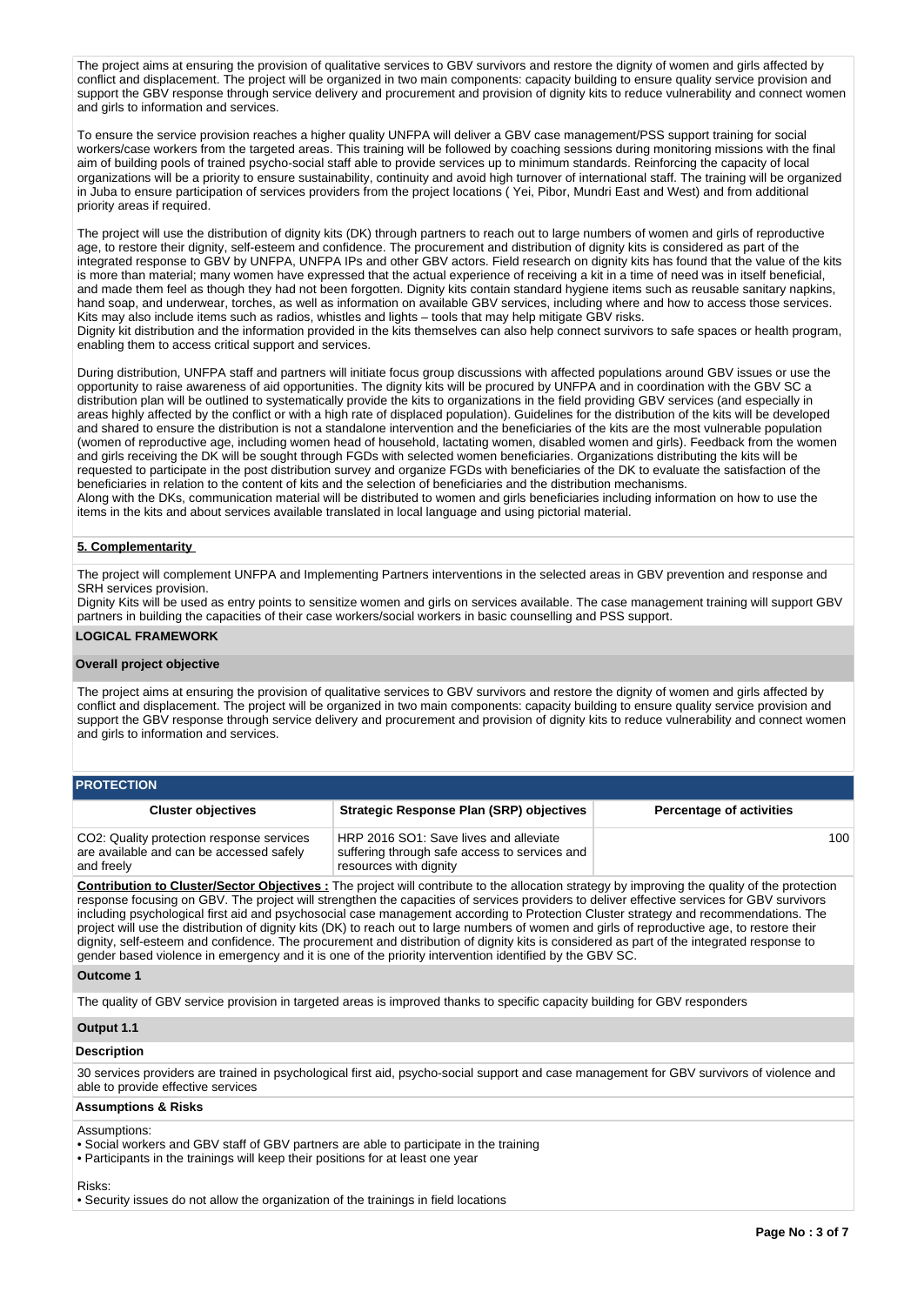## **Activities**

# **Activity 1.1.1**

Develop training material on GBV case management and PSS support adapted to South Sudan

### **Activity 1.1.2**

Train 30 case workers on psychological first aid (PFA) and individual psychological case management (including basic emotional support and basic counselling skills) . Case workers/ social workers will be identified among organizations already providing Psycho-social support activities and willing to expand to case individual case management or organizations already providing case management willing to extend the services in additional locations (targeting new recruited staff). The training will target at least 6 organizations among NGO, INGOs and Government Staff. Main GBV actors will be contacted to check their interest in attending the training and will be asked to fill a brief capacity needs assessment to tailor the training to the main training needs identified.

To avoid overlapping with similar activities UNFPA will coordinate with relevant actors that planned to deliver similar activities to harmonize the content of the training and ensure broader participation and to avoid that participants attend similar training.

### **Indicators**

|                                                                                                  |                   |                                                                                      |            | <b>End cycle beneficiaries</b> |  |                   | End<br>cycle  |  |  |  |
|--------------------------------------------------------------------------------------------------|-------------------|--------------------------------------------------------------------------------------|------------|--------------------------------|--|-------------------|---------------|--|--|--|
| Code                                                                                             | <b>Cluster</b>    | <b>Indicator</b>                                                                     | <b>Men</b> | <b>Women</b>                   |  | <b>Boys Girls</b> | <b>Target</b> |  |  |  |
| Indicator 1.1.1                                                                                  | <b>PROTECTION</b> | Frontline services # of service providers trained<br>on GBV Case Management          | 10         | 20                             |  |                   | 30            |  |  |  |
|                                                                                                  |                   | <b>Means of Verification: Participants List, Training Report, Pre and POst Tests</b> |            |                                |  |                   |               |  |  |  |
| Indicator 1.1.2 PROTECTION                                                                       |                   | Frontline services # of GBV service providers<br>20<br>10<br>trained on PSS          |            |                                |  |                   |               |  |  |  |
| <b>Means of Verification:</b> Attendance sheets, Final training report, pre-tests and post-tests |                   |                                                                                      |            |                                |  |                   |               |  |  |  |

# **Output 1.2**

# **Description**

Procurement and distribution of dignity kits for 5000 women and girls in conflicted affected areas with specific attention for displaced population. Production and distribution of communication material including information on the proper use of the items in the kits and messages related to services available.

## **Assumptions & Risks**

Assumptions:

- Dignity kits are procured and distributed according to distribution plan
- Services providers are available in the targeted areas and agree to be included in the referral pathway
- Risks:
- Dignity Kits are not culturally sensitive and are rejected by the beneficiaries or misused
- Raining season ad security conditions jeopardize the distribution of Dignity kits in targeted areas

### **Activities**

**Activity 1.2.1** 

Procure and preposition 5.000 dignity kits for women and girls of reproductive age in targeted areas (Mundri East and West, PIbor)

### **Activity 1.2.2**

Develop and distribute communication material to be used for outreach activities and during distribution of dignity kits. The communication material should include information on how to use the items in the kit and about services available for women and girls in the different project locations

### **Indicators**

|                 |                   |                                                                                           |            | End cycle beneficiaries |  | End<br>cycle |
|-----------------|-------------------|-------------------------------------------------------------------------------------------|------------|-------------------------|--|--------------|
| Code            | <b>Cluster</b>    | <b>Indicator</b>                                                                          | <b>Men</b> | Women   Boys   Girls    |  | Target       |
| Indicator 1.2.1 | <b>PROTECTION</b> | (Frontline services) # of dignity kits distributed to<br>beneficiaries                    |            |                         |  | 5.000        |
|                 |                   | - Magus of Vestfleeting - Distribution List, Districts and Deat Distribution FODs sonorte |            |                         |  |              |

**Means of Verification :** Distribution List, Pictures and Post Distribution FGDs reports

# **Additional Targets :**

**M & R**

## **Monitoring & Reporting plan**

UNFPA will regularly monitor the project activities through monitoring missions in the field and through the support of UNFPA staff in the field. A monitoring mission of the project sites will be conducted during the second month of implementation.

Feedback from the different groups of beneficiaries including women, men, boys and girls on the project progress and benefits obtained from the project intervention will be recorded and used to improve the implementation of the project. Both quantitative and qualitative data will be used during the intervention in order to have a broader view of the effectiveness of the project.

UNFPA will use the distribution plan to monitor the distribution of DKs to GBV organizations. The organizations receiving the kits will share with UNFPA distribution lists on a quarterly basis.

Regarding the capacity building program, pre-tests and post-tests will be used to evaluate if participants acquire the right knowledge. Evaluation forms will be disseminated among the participants to measure the level of satisfaction about the way the training was conducted (organization, capacities of the trainers, training meeting the objectives and expectations of the participants, etc). Training reports will be realized and will be annexed to the final narrative report, along with the participant lists and the agenda of the training.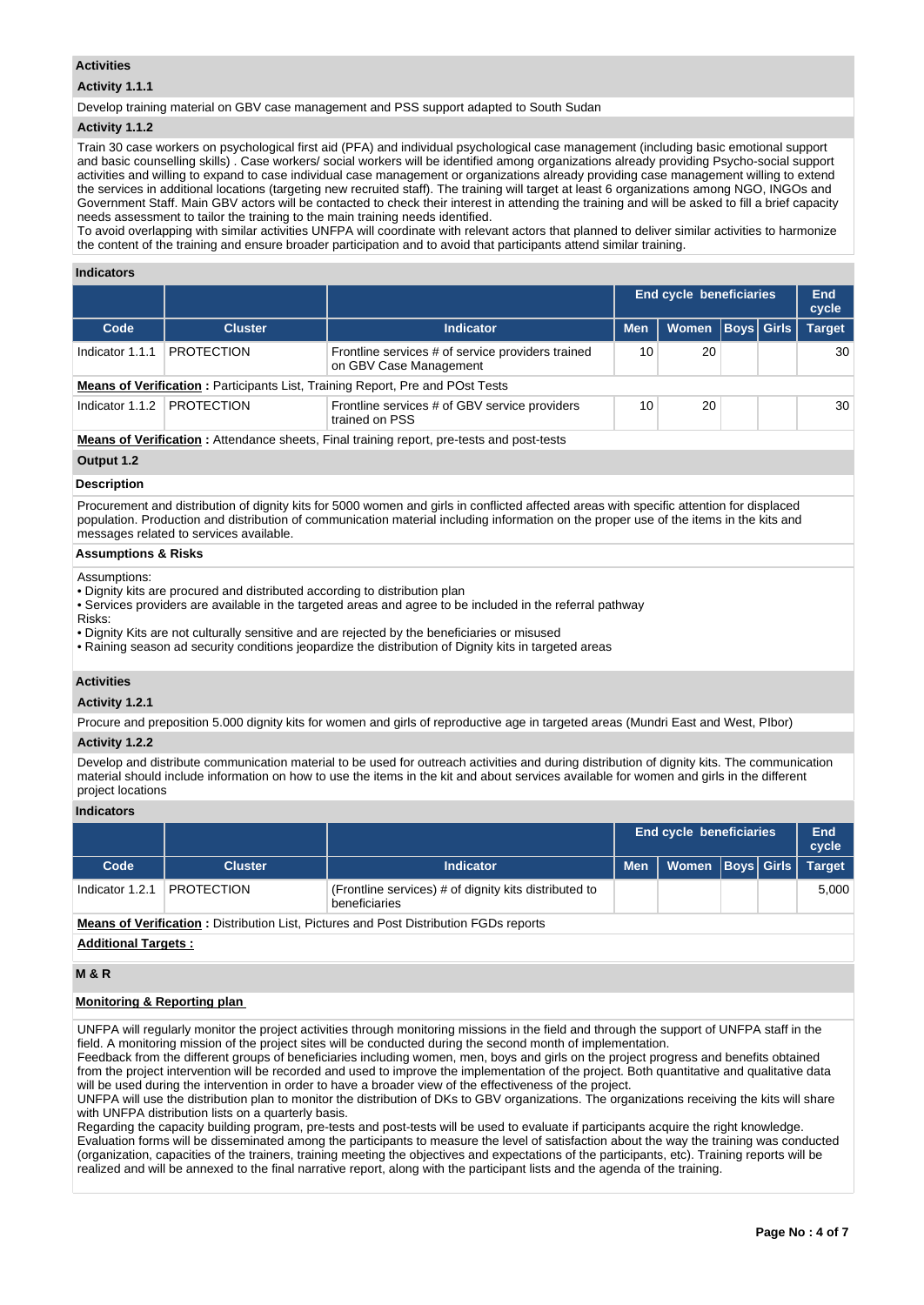## **Workplan**

| <b>Activitydescription</b>                                                                                                                                                                                                                                                                                                      | Year |  | $1$ $2$ $3$ $4$ $5$ $6$ $7$ $8$ $9$ $10$ $11$ $12$ |  |  |   |  |
|---------------------------------------------------------------------------------------------------------------------------------------------------------------------------------------------------------------------------------------------------------------------------------------------------------------------------------|------|--|----------------------------------------------------|--|--|---|--|
| Activity 1.2.1: Procure and preposition 5.000 dignity kits for women and girls of<br>reproductive age in targeted areas (Mundri East and West, Plbor)                                                                                                                                                                           | 2016 |  |                                                    |  |  | x |  |
| Activity 1.2.2: Develop and distribute communication material to be used for<br>outreach activities and during distribution of dignity kits. The communication<br>material should include information on how to use the items in the kit and about<br>services available for women and girls in the different project locations | 2016 |  |                                                    |  |  | X |  |

## **OTHER INFO**

## **Accountability to Affected Populations**

The project will ensure accountability to the affected population through encouraging the participation and ownership of beneficiaries in the implementation of the activities. Beneficiaries will be asked to provide feedback to the implementation of the project. In the distribution of dignity kits women and girls groups will be involved in the identification of most vulnerable women and girls. Regular FGDs (Focus Group Discussions) with women and girls will be conducted to understand the level of satisfaction and appreciation of the content of the DKs and if the distribution was effective and fair.

# **Implementation Plan**

UNFPA will distribute Dignity Kits to protection and GBV partners according to the distribution list (developed according to the main needs identified). GBV and protection partners receiving the kits will report to UNFPA about the location of distribution, how many women and girls received the kits and will share the feedback collected through regular GFDs with women and girls.

UNFPA GBV experts will organize and deliver the case management training. Coordination with key stakeholders will be ensured to avoid duplication of efforts in this area.

UNFPA will develop and print IEC material to be distributed during awareness raising sessions and distribution of DKs.

### **Coordination with other Organizations in project area**

| Name of the organization                 | Areas/activities of collaboration and rationale |
|------------------------------------------|-------------------------------------------------|
| IsraAid                                  | Distribution od DKs in Mundri                   |
| <b>INTERSOS</b>                          | Distribution of DKs in Pibor                    |
| <b>GBV SC</b>                            | Development of the DK distribution list         |
| <b>Environment Marker Of The Project</b> |                                                 |

### **Gender Marker Of The Project**

2a-The project is designed to contribute significantly to gender equality

### **Justify Chosen Gender Marker Code**

This project focuses mostly on the needs of women and girls, but equal priority will be given to boys and men in need of accessing GBV response. In the capacity building male and female professionals, services providers, frontline workers will be given equal opportunities of participation.

## **Protection Mainstreaming**

UNFPA will uphold the Do not harm principle by active engagement of beneficiaries, other clusters such as WASH, Health, FSL, Protection and ensure participation and get feedback of women, men, boys and girls. The principle of confidentiality will be promoted and reinforced to ensure the rights of beneficiaries are respected. Using survivor centered approach will be another way of ensuring that survivors, rights are not violated. Provision of dignity kits to women and girls will give them dignity all the time as they will not have to stay at home and hide when they experience their menses.

### **Country Specific Information**

### **Safety and Security**

UNFPA and partner staffs will uphold the UNDSS advisory on safety and security and act accordingly. UNFPA and partners will share security updates to ensure safety and security. The situation is highly volatile and unpredictable and requires particular attention during the planning phase. UNFPA and partners will adhere strictly to UNDSS security advice and protocols and will keep our partners fully informed.

## **Access**

To avoid access problems, the capacity building program will be held in Juba inviting partners from Piboor, Yei, Mundri and other locations according to the need.

The distribution of Dignity Kits will be held in locations where GBV partners have already access (Yei, PIbor Town, Mundri)